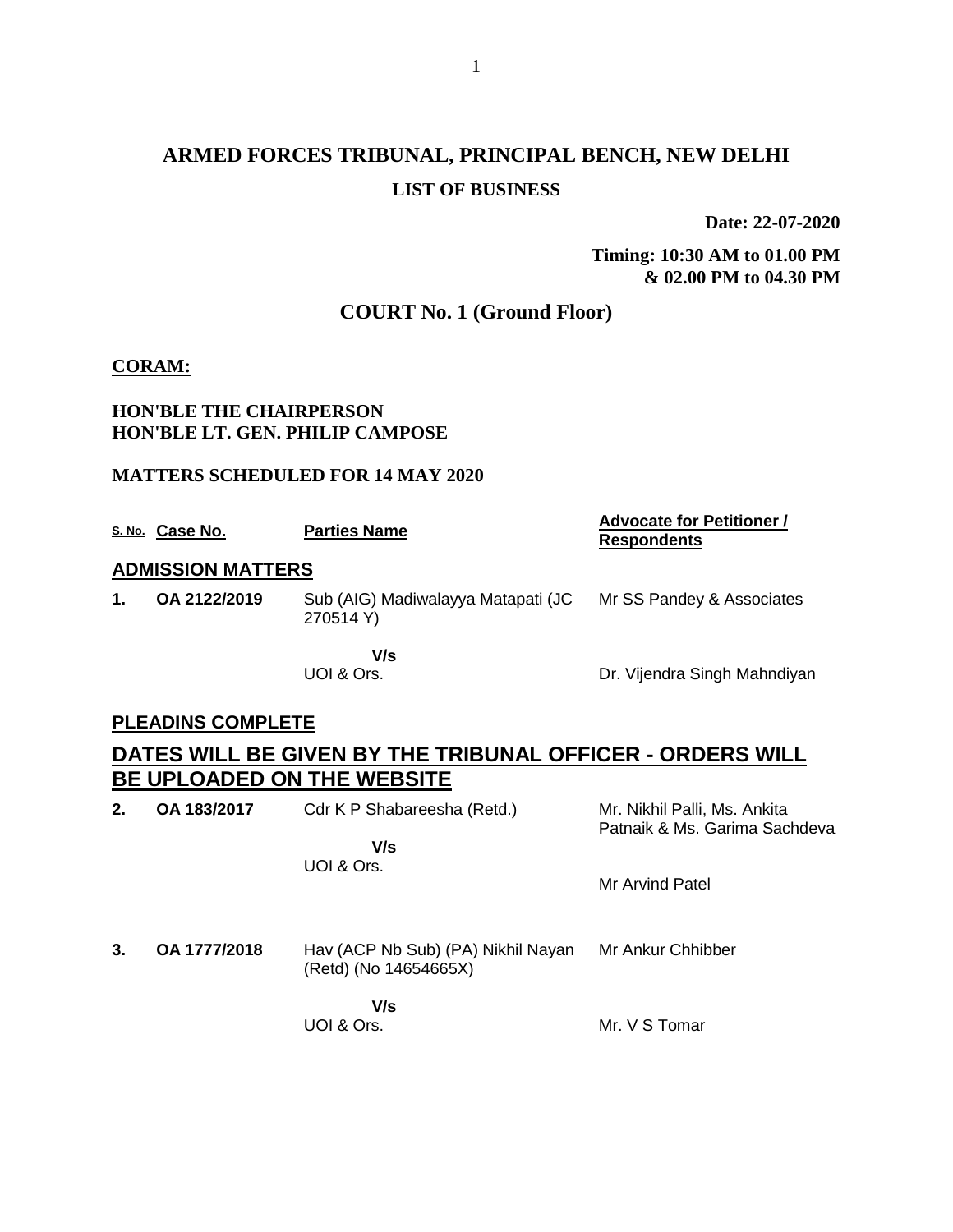### **MATTERS SCHEDULED FOR 22 JUL 2020**

| <u>S.<br/>No.</u> | <b>Case No.</b>                     | <b>Parties Name</b>                                          | <b>Advocate for Petitioner /</b><br><b>Respondents</b> |
|-------------------|-------------------------------------|--------------------------------------------------------------|--------------------------------------------------------|
|                   | <b>ADMISSION MATTERS</b>            |                                                              |                                                        |
| 4.                | OA 915/2019                         | Hav/Clk (SD) Narender Kumar (No<br>14682435 A)               | Mr SS Pandey & Associates                              |
|                   |                                     | V/s<br>UOI & Ors.                                            | Mr. Ashok Chaitanya                                    |
| 5.                | OA 1051/2019                        | Hav/Clk (SD) Prasanta Kumar Das<br>(No 14681622 M)           | Mr SS Pandey & Associates                              |
|                   |                                     | V/s                                                          |                                                        |
|                   |                                     | UOI & Ors.                                                   | Mr. Y P Singh                                          |
| 6.                | OA 1054/2019                        | JC -301405W Sub Maj (AIG) D.<br>Narasimman                   | Mr. S S Pandey & Association                           |
|                   |                                     | V/s                                                          |                                                        |
|                   |                                     | UOI & Ors.                                                   | Mr. Tarunvir Singh Khehar                              |
| 7.                | OA 2106/2019                        | JC 761189 L Sub (Hony Capt) Raj<br>Kumar Singh (Re-employed) | Mr SS Pandey & Associates                              |
|                   |                                     | V/s<br>UOI & Ors.                                            | None                                                   |
| 8.                | OA 588/2020<br>with                 | IC-51562A Col Rajbir Singh                                   | Mr Anand Shankar Jha                                   |
|                   | MA 722/2020                         | V/s<br>UOI & Ors.                                            | Mr Harish V Shankar for R 1-3,<br>None for R-4         |
| 9.                | OA 665/2020                         | Dfr Shatrughan Singh Tomar (No<br>15471082 X)                | Mr Virender Singh Kadian                               |
|                   |                                     | V/s                                                          |                                                        |
|                   |                                     | UOI & Ors.                                                   | Mr. Ashok Chaitanya                                    |
| 10.               | OA 885/2020<br>with<br>MA 1013/2020 | Mrs Priti Bahal wd/o Late TA 41394<br>Maj PK Bahal (Retd)    | Mr Rajesh Nandal and Mr<br>Naresh Ghai                 |
|                   |                                     | V/s                                                          |                                                        |
|                   |                                     | UOI & Ors.                                                   | None                                                   |
| 11.               | OA 886/2020                         | 4273499-Y Ex Sep Sri Bhagwan Ray                             | Mr. Virender Singh Kadian                              |
|                   |                                     | V/s<br>UOI & Ors.                                            | None                                                   |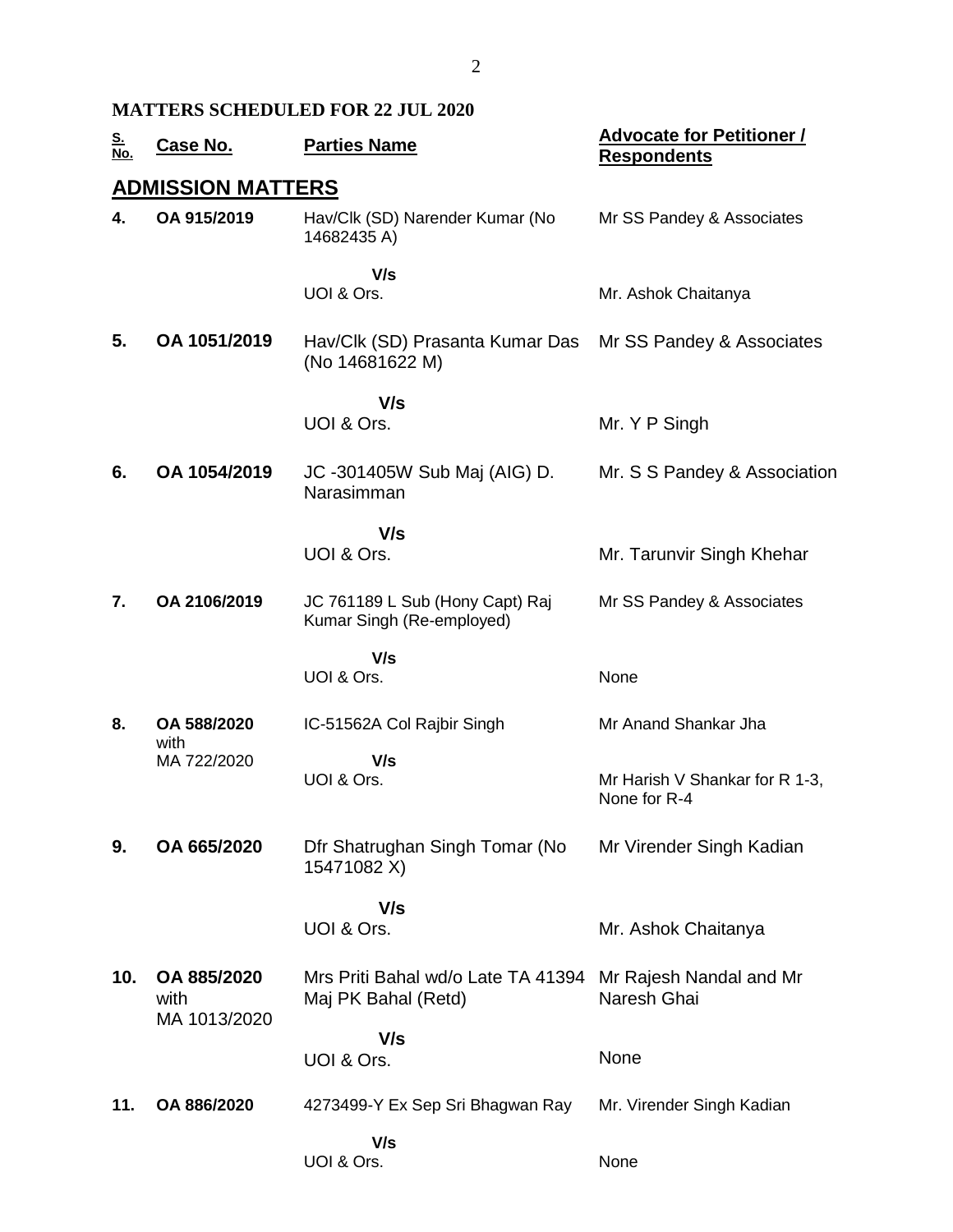|     | <b>MA (OTHERS)</b>                 |                                                                  |                                                                                        |
|-----|------------------------------------|------------------------------------------------------------------|----------------------------------------------------------------------------------------|
| 12. | MA 1007/2020<br>$\mathsf{I}$       | Lt Col Kuldeep Singh (2777926X)                                  | Mr Ajit Kakkar                                                                         |
|     | OA 34/2020                         | V/s<br>UOI & Ors                                                 | None                                                                                   |
|     | <b>PLEADINGS NOT COMPLETE</b>      |                                                                  |                                                                                        |
| 13. | OA 124/2014                        | Capt Manoj Rawat                                                 | Mr. Sukhjinder Singh                                                                   |
|     |                                    | V/s<br>UOI & Ors.                                                | Mr Karan Singh Bhati, Sr<br><b>CGSC with Mr Anil Gautam</b><br>for R 1-3, None for R-4 |
| 14. | OA 115/2019<br>with<br>MA 840/2020 | IC-60101X Lt Col Amit Mahendra<br>Sharma                         | Mr. Rajiv Manglik                                                                      |
|     |                                    | V/s<br>UOI & Ors.                                                | Mr Karan Singh Bhati, Sr<br><b>CGSC</b>                                                |
| 15. | OA 53/2020                         | Ex Sub Jayanand Joshi (JC 339823 Mr Mohan Kumar Associates<br>P) |                                                                                        |
|     |                                    | V/s                                                              |                                                                                        |
|     |                                    | UOI & Ors.                                                       | Mr. Ashok Chaitanya                                                                    |
| 16. | OA 243/2020                        | Lt Col Sunil Yadav (IC 66152 F)<br>V/s                           | Mr Ajit Kakkar, Puru Mudgal &<br>Madhuri Koli                                          |
|     |                                    | UOI & Ors.                                                       | Mr Harish V Shankar                                                                    |
| 17. | OA 374/2020                        | Sub Manish Kumar (Dvr/MT) (JC<br>384666 A)                       | Mr Praveen Kumar                                                                       |
|     |                                    | V/s                                                              |                                                                                        |
|     |                                    | UOI & Ors.                                                       | Ms Jyotsna Kaushik                                                                     |
| 18. | OA 391/2020                        | Hav Dhanamjayulu M (14436693-Y) Mr. Ajit Kakkar & Associates     |                                                                                        |
|     |                                    | V/s<br>UOI & Ors.                                                | Mr. Satya Ranjan Swain                                                                 |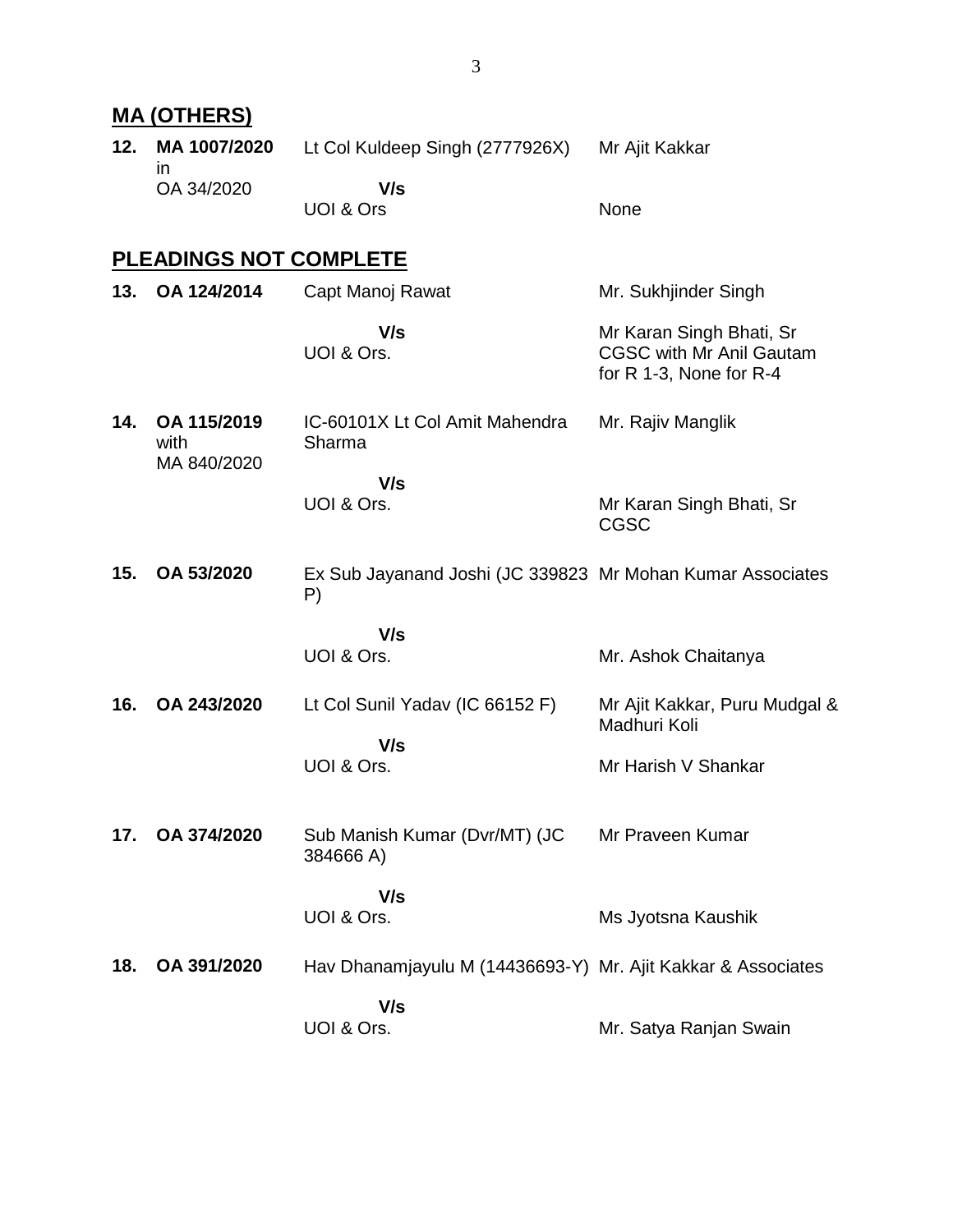## **PLEADINGS COMPLETE**

#### **DATES WILL BE GIVEN BY THE TRIBUNAL OFFICER - ORDERS WILL BE UPLOADED ON THE WEBSITE 19. OA 246/2014** Vijay Singh  **V/s** UOI & Ors. Mr Sukhjinder Singh Mr Karan Singh Bhati, Sr CGSC **20. OA 1024/2018** with MA 458/2019 NR-19681H Ex Lt Col Poonam Chaturvedi,  **V/s** UOI & Ors. Mr. S.S Pandey. Mr Karan Singh Bhati, Sr CGSC **21. OA 1211/2019** No 4366846Y Hav/PA Mohd Zaheer Ahmed  **V/s** UOI & Ors. Mr. Indra Sen Singh /Abhishek Singh Mr Shyam Narayan **22. OA 1212/2019** No. 4080067-H Hav/PA Pramod Kadam  **V/s** UOI & Ors. Mr. Indra Sen Singh/Abhishek Singh Mr VS Tomar **23. OA 1215/2019** with MA 568/2020 JC-670153Y Nb Sub Kamal Jit Singh  **V/s** UOI & Ors. Mr Indra Sen Singh /Mr Abhishek Singh Mr JS Rawat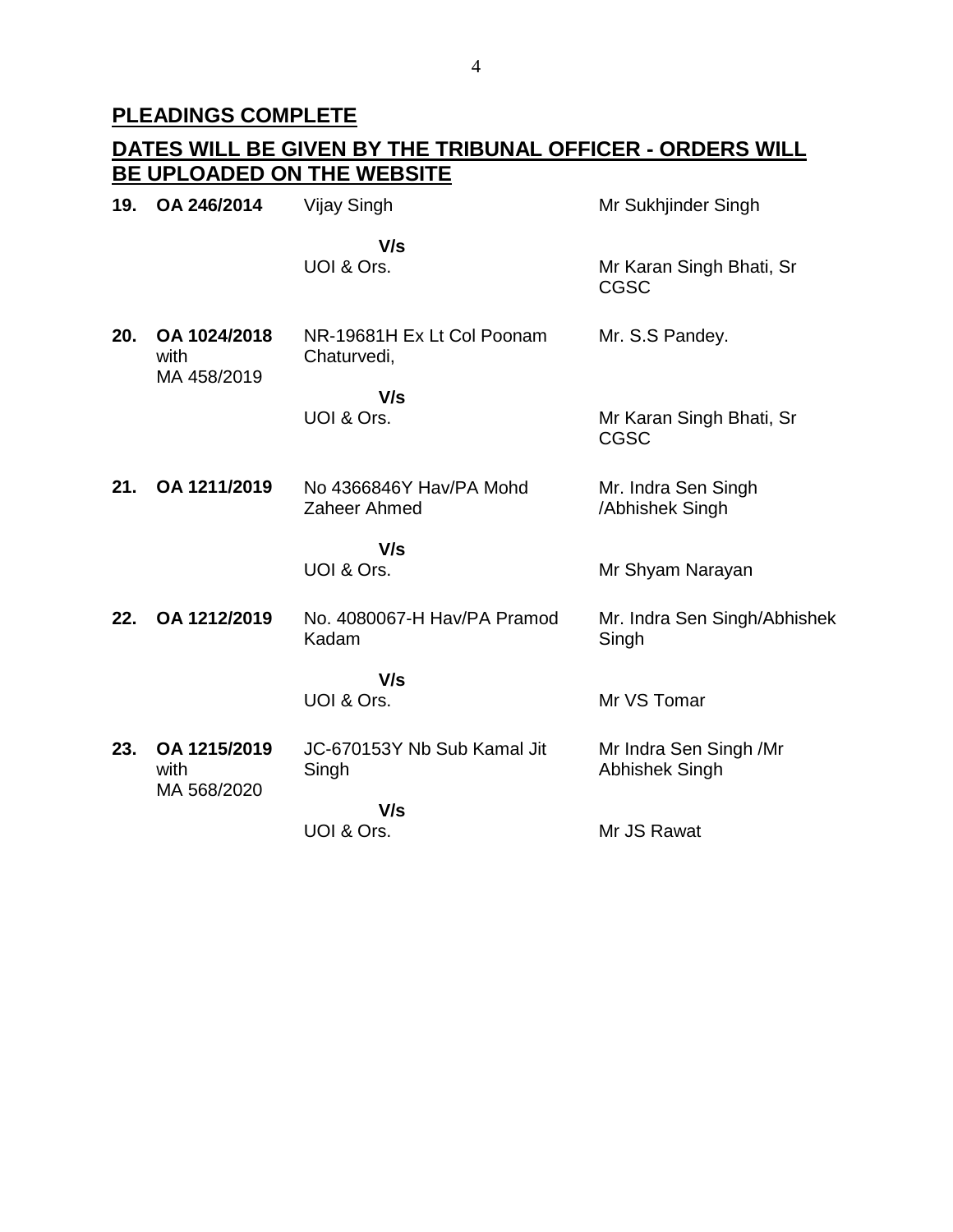# **ARMED FORCES TRIBUNAL, PRINCIPAL BENCH, NEW DELHI LIST OF BUSINESS**

**Date: 22-07-2020**

### **Timing: 10:30 AM to 01.00 PM & 02.00 PM to 04.30 PM**

# **COURT No. 2 (Ground Floor)**

# **THIS BENCH WILL NOT ASSEMBLE TODAY**

### **CORAM:**

### **HON'BLE MS. JUSTICE SUNITA GUPTA HON'BLE AIR MARSHAL B.B.P. SINHA**

### **MATTERS SCHEDULED FOR 14 MAY 2020**

|    | S. No. Case No.                     | <b>Parties Name</b>                         | <b>Advocate for Petitioner /</b><br><b>Respondents</b> |
|----|-------------------------------------|---------------------------------------------|--------------------------------------------------------|
|    | <b>MA (EXECUTION)</b>               |                                             |                                                        |
| 1. | MA 1229/2019<br>in<br>MA 531/2018 & | JC-376985X Sub (JE NE) Gawali N S<br>& Ors. | Mr. J P Sharma                                         |
|    | 725/2019<br>in<br>OA 1046/2015      | V/s<br>UOI & Ors.                           | Mr. S P Sharma                                         |
| 2. | MA 2787/2019<br>in.                 | TC-31382W Lt Col R R Juchani (Retd.)        | Mr. Indra Sen Singh/Abhishek<br>Singh                  |
|    | OA 1773/2018                        | V/s<br>UOI & Ors.                           | Mr. Rajesh Kumar Das                                   |
| 3. | MA 2896/2019<br>in                  | No 1046457 Ex Swr Ram Kumar                 | Mr Virender Singh Kadian                               |
|    | OA 1060/2016                        | V/s<br>UOI & Ors                            | Mr Shyam Narayan                                       |
| 4. | MA 3158/2019<br>in<br>OA 2009/2018  | JC-76163K Sub Mohamad Anees Dar<br>(Retd)   | Mr SS Pandey & Associates                              |
|    |                                     | V/s<br>UOI & Ors                            | Ms. Barkha Babbar                                      |
|    | <b>PLEADINGS NOT COMPLETE</b>       |                                             |                                                        |
| 5. | OA 2090/2018<br>with                | Nk SK Rana (Retd) (Army No<br>15350733A)    | Ms Archana Ramesh                                      |
|    | MA 2296/2018                        | V/s                                         | Mr Avdhesh Kumar Singh for R<br>1-5 & None for R-6     |

UOI & Ors.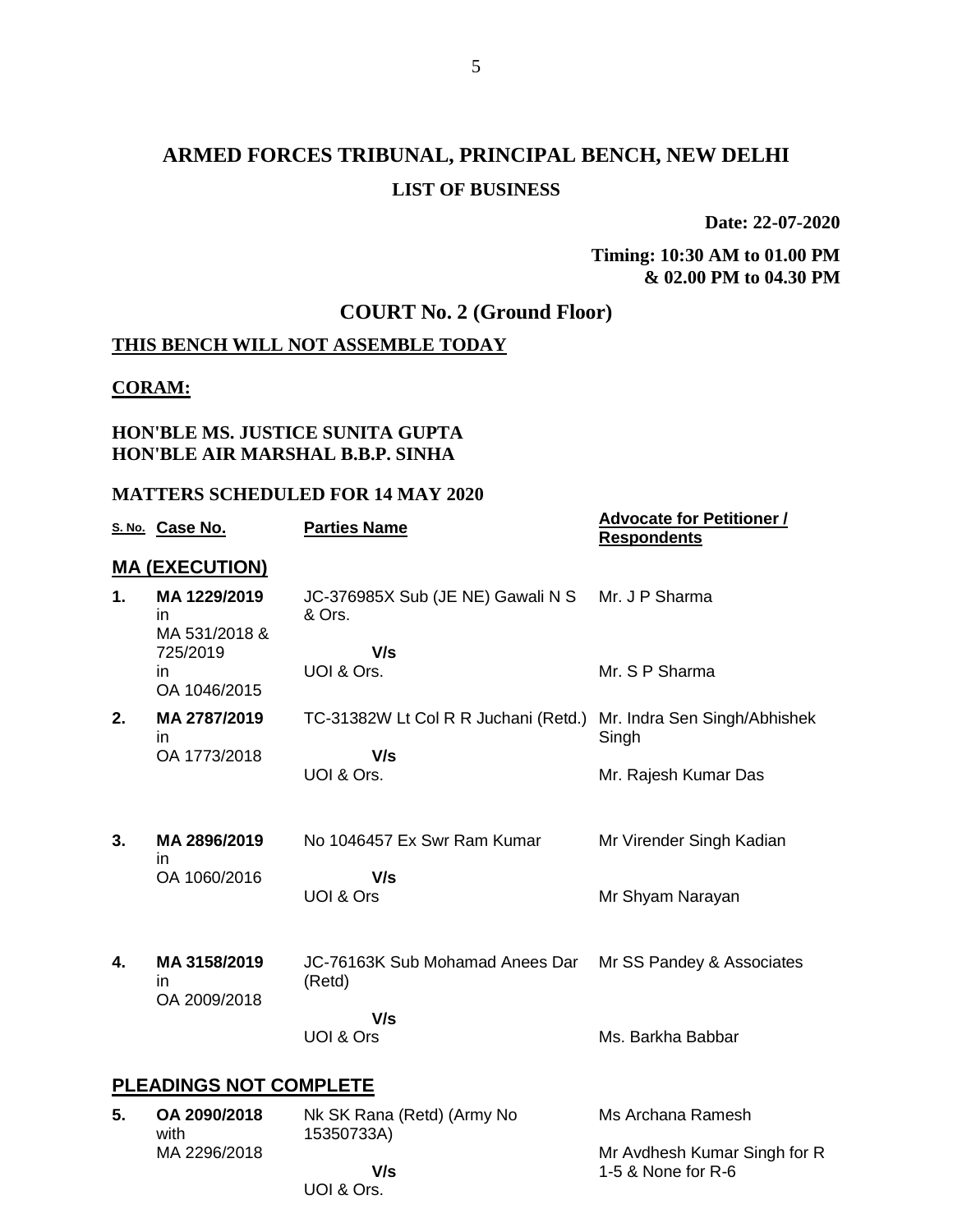**6. OA 161/2019** Ex NC (E) Chhatar Singh (No 819806- Mr Ajit Kakkar F)  **V/s** UOI & Ors. Mr. Y P Singh **7. OA 243/2019** IC-42177P Col Mukesh Sharma (Retd) Ms Pallavi Awasthi  **V/s** UOI & Ors. Mr. S D Windlesh **8. OA 71/2020** with MA 88/2020 Ex SGT Chinta Hanumantharao (No 265260)  **V/s** UOI & Ors. Mr. Ajit Kakkar & Associates Dr Vijendra Singh Mahndiyan

### **PLEADINS COMPLETE**

# **DATES WILL BE GIVEN BY THE TRIBUNAL OFFICER - ORDERS WILL BE UPLOADED ON THE WEBSITE**

| 9.  | OA 180/2015                        | Ex Maj. Jitander Singh                      | Mr. S S Pandey                                    |
|-----|------------------------------------|---------------------------------------------|---------------------------------------------------|
|     |                                    | V/s<br>UOI & Ors.                           | Mr Anil Gautam                                    |
| 10. | OA 809/2016                        | Smt. Prabha Devi                            | Mr. R K Tripathi                                  |
|     |                                    | V/s<br>UOI & Ors.                           | Mr Harish V Shankar                               |
| 11. | OA 854/2016<br>with<br>MA 651/2016 | Hav / Vehicle Mechanic Chandra pal<br>Singh | Mr. D S Kauntae                                   |
|     |                                    | V/s<br>UOI & Ors.                           | Mr. Ashok Chaitanya                               |
| 12. | OA 879/2016<br>with                | Ex Hav Kirpa Ram                            | Ms. Archana Ramesh                                |
|     | MA 673/2016                        | V/s<br>UOI & Ors.                           | Mr JS Rawat for R 1-3, Ms Anjali<br>Vohra for R-4 |
| 13. | OA 1627/2017<br>with               | (No.13611903P) EX Hav Yogender<br>Singh     | Mr. V S Kadian                                    |
|     | MA 1220/2017                       | V/s<br>UOI & Ors.                           | Dr Vijendra Singh Mahndiyan                       |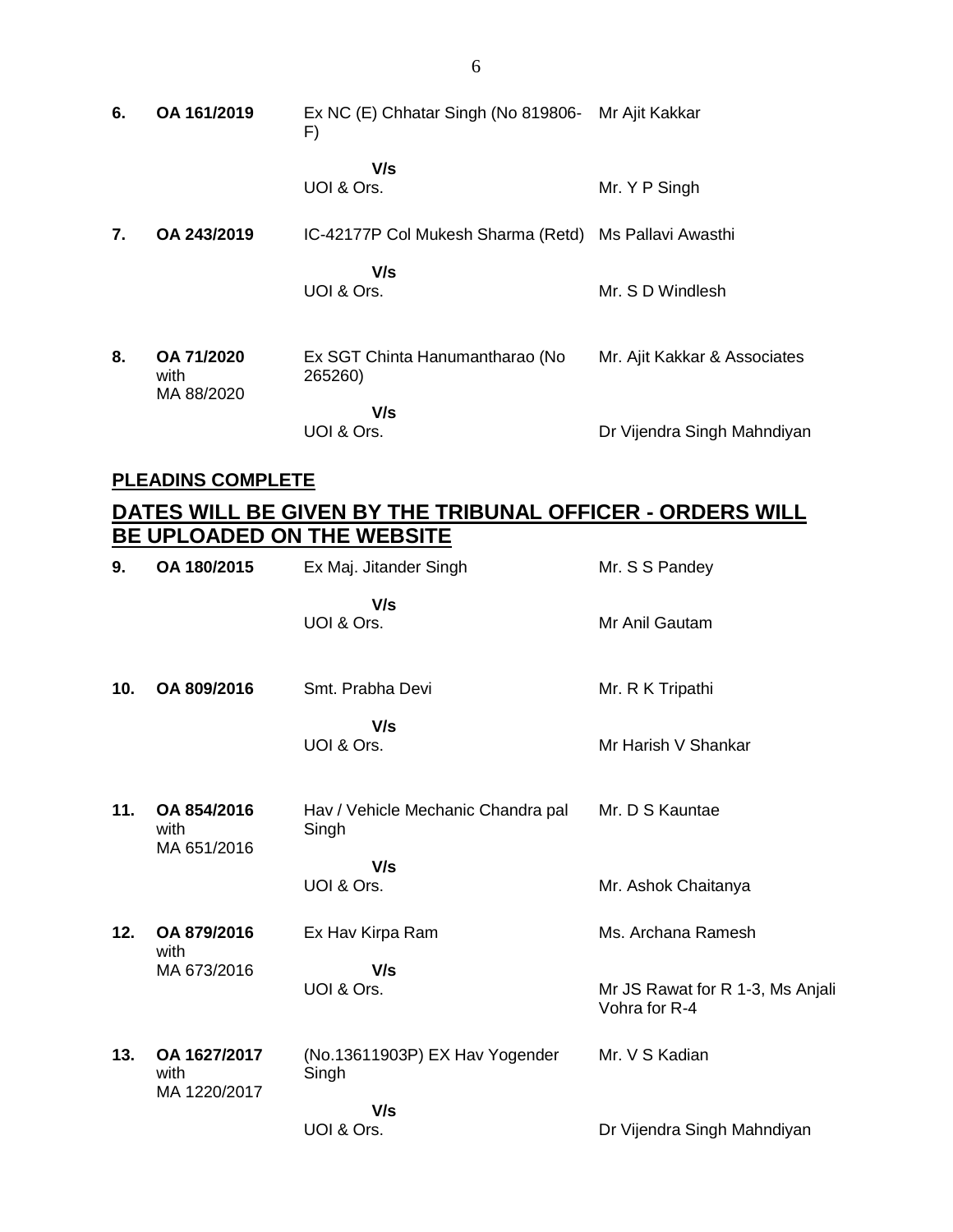**14. OA 594/2018** with MA 481/2018 IC-29643A Maj R K Chhabra (Retd.)  **V/s** UOI & Ors. Mr. R K Tripathi Mr Arvind Patel **15. OA 1432/2018** with MA 1956/2018 Ex Sep (Gunner) Bhupender Singh (No Mr VD Sharma 1269051Y)  **V/s** UOI & Ors. Mr. Satya Ranjan Swain **16. OA 1562/2018** No 14382748A Ex Hav Kalicharan Singh  **V/s** UOI & Ors. Mr. VS Kadian Mr. Ashok Chaitanya **17. OA 1629/2018** with MA 1747/2018 No. 773645-B Sgt Ajay Kumar Jaiswal Mr. Abhishek R Shukla  **V/s** UOI & Ors. Mr. Harish V Shankar **18. OA 1768/2018** with MA 1963/2018 IC-58096Y Maj Mayank R Mathur (Retd.)  **V/s** UOI & Ors. Mr. S S Pandey & Associates Mr. Karan Singh Bhati, Sr. CGSC **19. OA 236/2019** with MA 686/2019 Ex MWO C Radha Krishna (268973-A) Ms.Pallavi Awasthi  **V/s** UOI & Ors. Mr. Satya Ranjan Swain **20. OA 242/2019** Ex Sgt Manoj Kumar (No 694561R)  **V/s** UOI & Ors. Ms. Pallavi Awasthi Mr. Shyam Narayan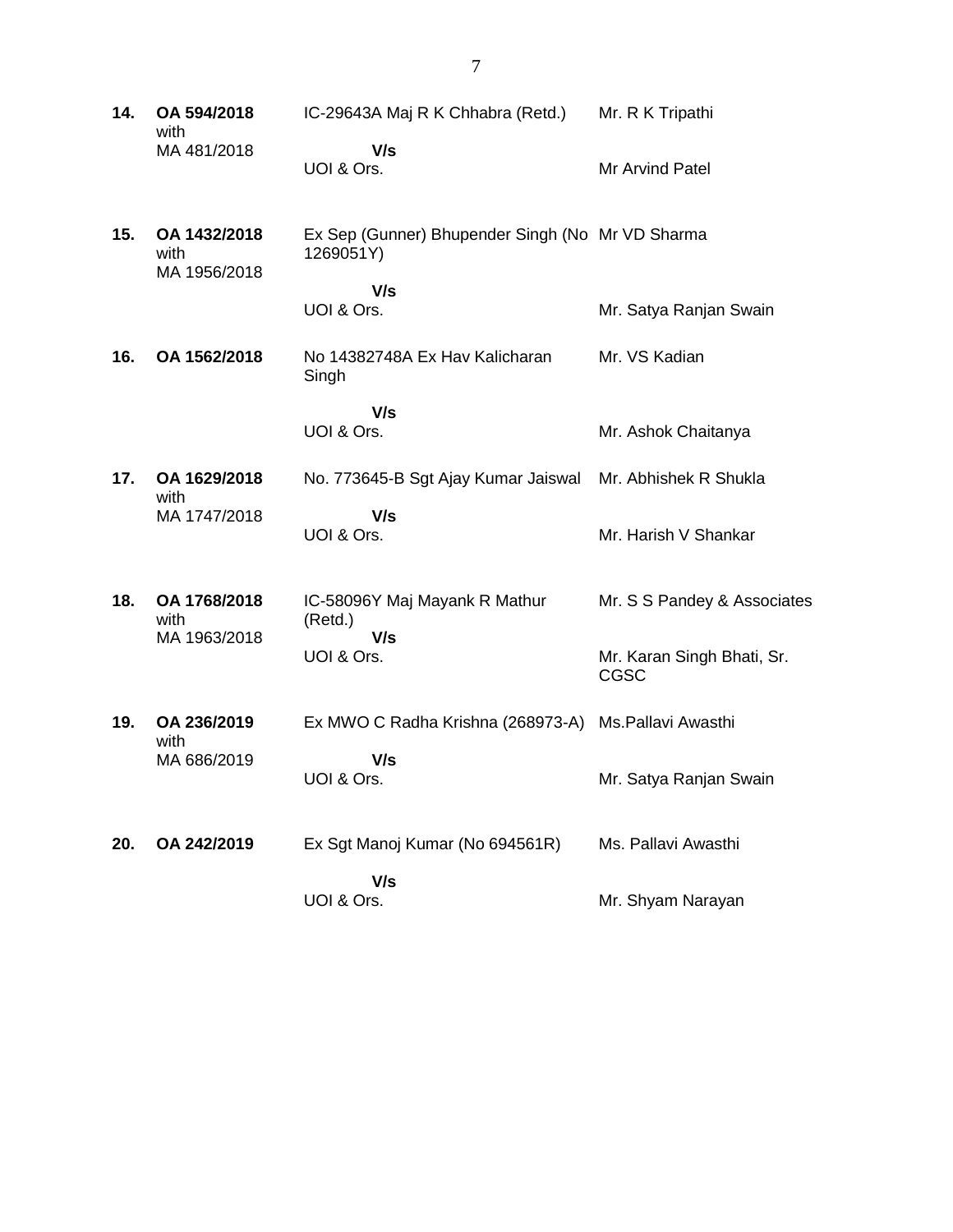### **MATTERS SCHEDULED FOR 22 JUL 2020**

| <u>S.</u><br><u>No.</u> | <u>Case No.</u>                          | <b>Parties Name</b>                                       | <b>Advocate for Petitioner /</b><br><b>Respondents</b>                     |
|-------------------------|------------------------------------------|-----------------------------------------------------------|----------------------------------------------------------------------------|
|                         | <u>MA (EXECUTION)</u>                    |                                                           |                                                                            |
| 21.                     | MA 1650/2019<br>in<br>OA 1275/2018       | Ex Hav (Hony Nb Sub) Ram Lal<br>Singh Jat (No 13879337 H) | Mr JP Sharma & Associates                                                  |
|                         |                                          | V/s<br>UOI & Ors.                                         | <b>Mr Arvind Patel</b>                                                     |
| 22.                     | MA 2465/2019<br>in<br>OA 48/2017         | IC-27644K Lt Col Vikas Kumar<br>Arora                     | Mr. S S Pandey & Associates                                                |
|                         |                                          | V/s<br>UOI & Ors.                                         | Mr. S D Windlesh                                                           |
| 23.                     | MA 2466/2019<br>in.<br>OA 311/2018       | JC-341342F Nb Sub (SAC)<br>Satyendra Kumar                | Mr. S S Pandey                                                             |
|                         |                                          | V/s<br>UOI & Ors.                                         | Mr. Prabodh Kumar                                                          |
|                         | <b>MA (OTHERS)</b>                       |                                                           |                                                                            |
| 24.                     | MA 3312/2019 & UOI & Ors<br>MA 3313/2019 |                                                           | Mr AK Gautam                                                               |
|                         | in<br>OA 1062/2017                       | V/s<br>Maj Naveen Khare (Retd) (IC-<br>59467H)            | Mr. V S Kadian                                                             |
|                         | <b>PLEADINGS NOT COMPLETE</b>            |                                                           |                                                                            |
| 25.                     | OA 2114/2018<br>with<br>MA 1003/2020     | Major Shubhra Gupta (MS16205Y)<br>V/s                     | Mr. Jaideep Singh, Ms<br>Aishwarya Bhati, Kartik Dabas<br>& Eysha Mary Sha |
|                         |                                          | UOI & Ors.                                                | Dr. Vijender Singh Mahndiyan<br>for $R$ 1-5                                |
| 26.                     | OA 340/2019<br>with<br>MA 875/2019       | Hav/Clerk Sakti Sankar Rana (No<br>9112062 P)             | Ms Archana Ramesh                                                          |
|                         |                                          | V/s<br>UOI & Ors.                                         | Ms Suman Chauhan                                                           |
| 27.                     | OA 460/2019<br>with                      | No. 4090813 Ex Rect Narendra<br>Singh                     | Mr. J P Sharma & Associates                                                |
|                         | MA 1019/2019                             | V/s<br>UOI & Ors.                                         | Mr. Satya Ranjan Swain                                                     |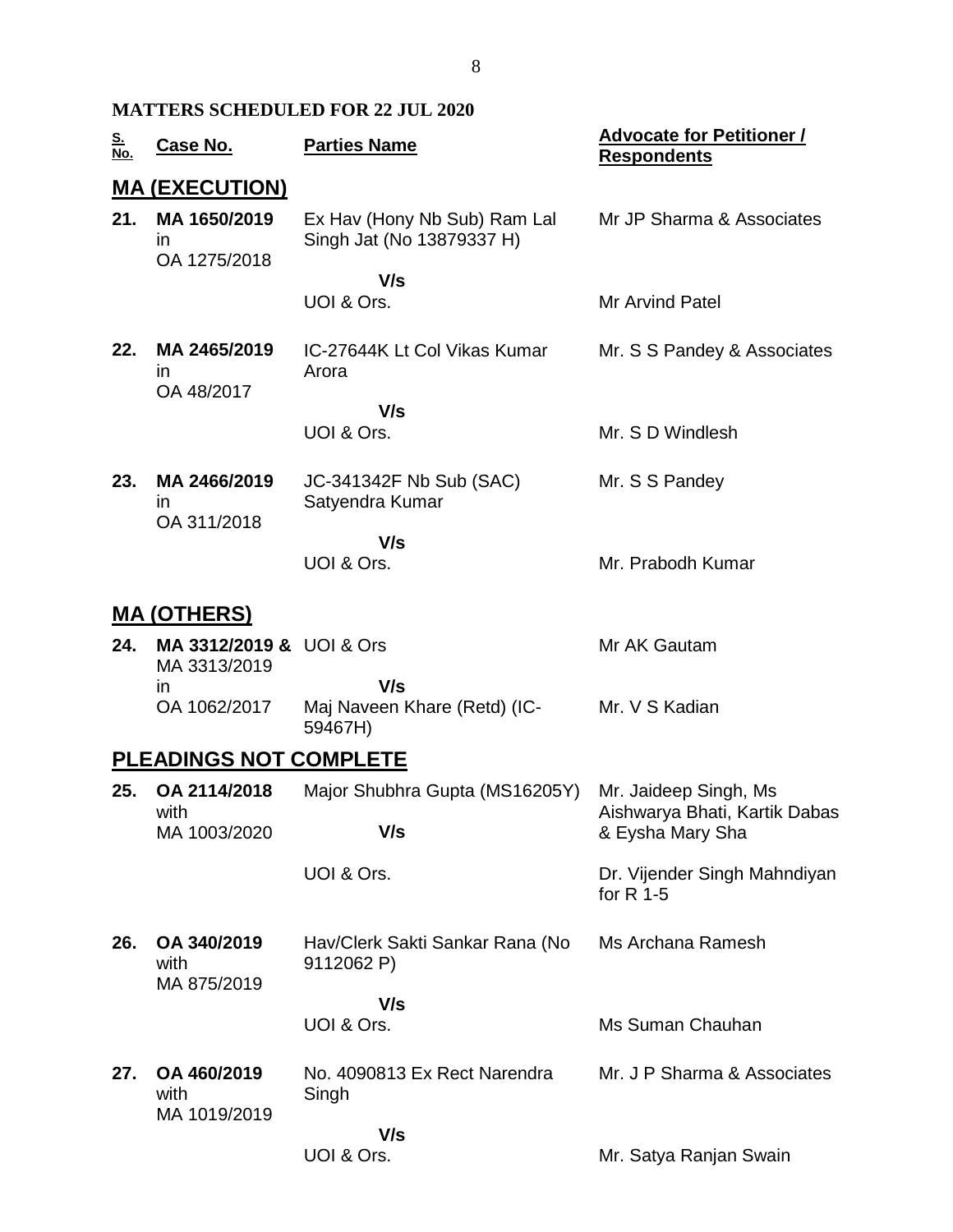| 28. | OA 576/2019<br>with<br>MA 1151/2019    | Ex Cfn Om Prakash Rathi (No<br>7097538)                  | Mr Virender Singh Kadian |
|-----|----------------------------------------|----------------------------------------------------------|--------------------------|
|     |                                        | V/s                                                      |                          |
|     |                                        | UOI & Ors.                                               | Mr. Prabodh Kumar        |
| 29. | OA 1109/2019                           | Ex CHELA Ashok Kumar (No<br>166277 B)                    | Mr Ved Prakash           |
|     |                                        | V/s<br>UOI & Ors.                                        | Mr. Rajesh Kumar Das     |
| 30. | OA 1133/2019<br>with<br>MA 1841/2019 & | Hav Lal Chand (Retd) (No 2995045 Ms Archana Ramesh<br>L) |                          |
|     | 874/2020                               | V/s                                                      |                          |
|     |                                        | UOI & Ors.                                               | Ms. Jyotsna Kaushik      |

# **PLEADINGS COMPLETE**

# **DATES WILL BE GIVEN BY THE TRIBUNAL OFFICER - ORDERS WILL BE UPLOADED ON THE WEBSITE**

| 31. | TA 356/2010<br>WP(C)<br>6926/2004 | Ex LAC Rajesh Kumar Sharma<br>V/s              | Mr Balbir Singh Saini & SK<br>Tyagi     |
|-----|-----------------------------------|------------------------------------------------|-----------------------------------------|
|     |                                   | UOI & Ors.                                     | Mr VS Tomar                             |
| 32. | OA 665/2014                       | Nb Sub Vinod Kumar Chauhan                     | Mr. H S Tiwari                          |
|     |                                   | V/s<br>UOI & Ors.                              | Mr Ashok Chaitanya                      |
| 33. | OA 812/2015<br>with               | Ex Sep Ghasi Ram                               | Mr. Archana Ramesh                      |
|     | MA 842/2015                       | V/s<br>UOI & Ors.                              | <b>Mr Arvind Patel</b>                  |
| 34. | OA 1355/2017                      | Nk Sapan Thapa                                 | Mr. Ajay Bhalla & Ms.<br>Sangeeta Tomar |
|     |                                   | V/s<br>UOI & Ors.                              | Mr Rajesh Kumar Das                     |
| 35. | OA 1905/2017                      | No. 6390528A Ex Hav Clk (SD)<br>Joginder Singh | Ms. Sangeeta Tomar                      |
|     |                                   | V/s<br>UOI & Ors.                              | Dr Vijendra Singh Mahndiyan             |

9